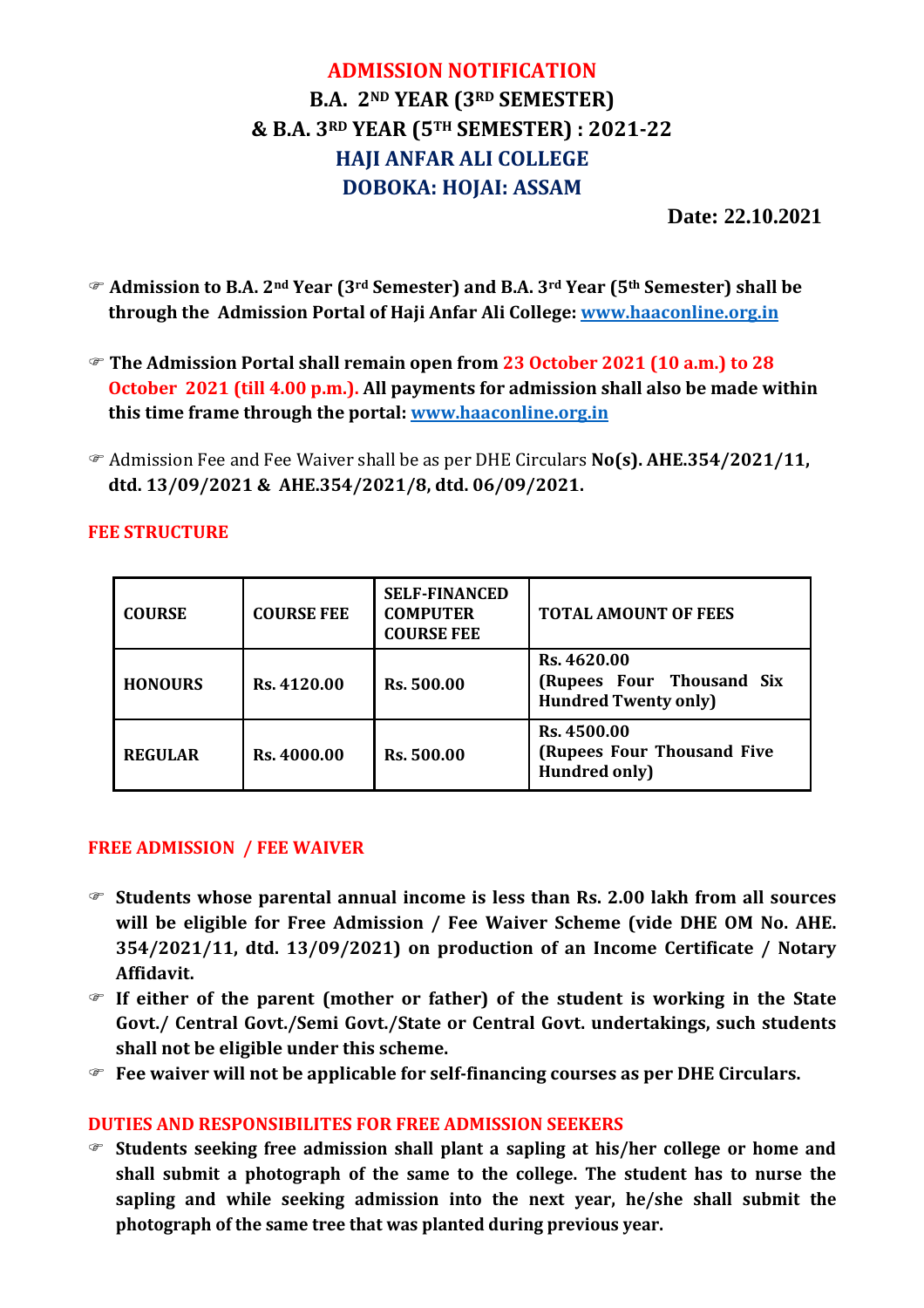#### **COMPULSORY FEE FOR FREE ADMISSION SEEKERS**

| <b>COURSE</b>                        | <b>FEE AMOUNT</b>     |  |
|--------------------------------------|-----------------------|--|
| <b>SELF-FINANCED COMPUTER COURSE</b> | <b>RS. 500.00</b>     |  |
| <b>MAGAZINE FEE</b>                  | RS. 150.00            |  |
| <b>GAMES &amp; SPORTS FEE</b>        | <b>RS. 100.00</b>     |  |
| <b>CULTURAL/ COLLEGE WEEK FEE</b>    | <b>RS. 100.00</b>     |  |
| <b>TOTAL</b>                         | <b>RS. 850.00</b>     |  |
|                                      | (Rupees Eight Hundred |  |
|                                      | & Fifty Only)         |  |

#### **SUBJECTS IN THE PROMOTED SEMESTERS**

- **HC/HG/RC subjects shall be the same as in the previous semester.**
- **Students may, however, opt for a change of the SE Subjects.**

#### **DOCUMENTS TO BE SUBMITTED FOR FREE ADMISSION**

- **Photograph of the sapling planted at home / college with full signature and address of the applicant on the back of the photograph,**
- **Self-declaration of Parental Income in the format furnished below.**

 $Sd$ <sup>-</sup> (Dr. Mamun Azam Barbhuiya) Principal Haji Anfar Ali College 22/10/2021